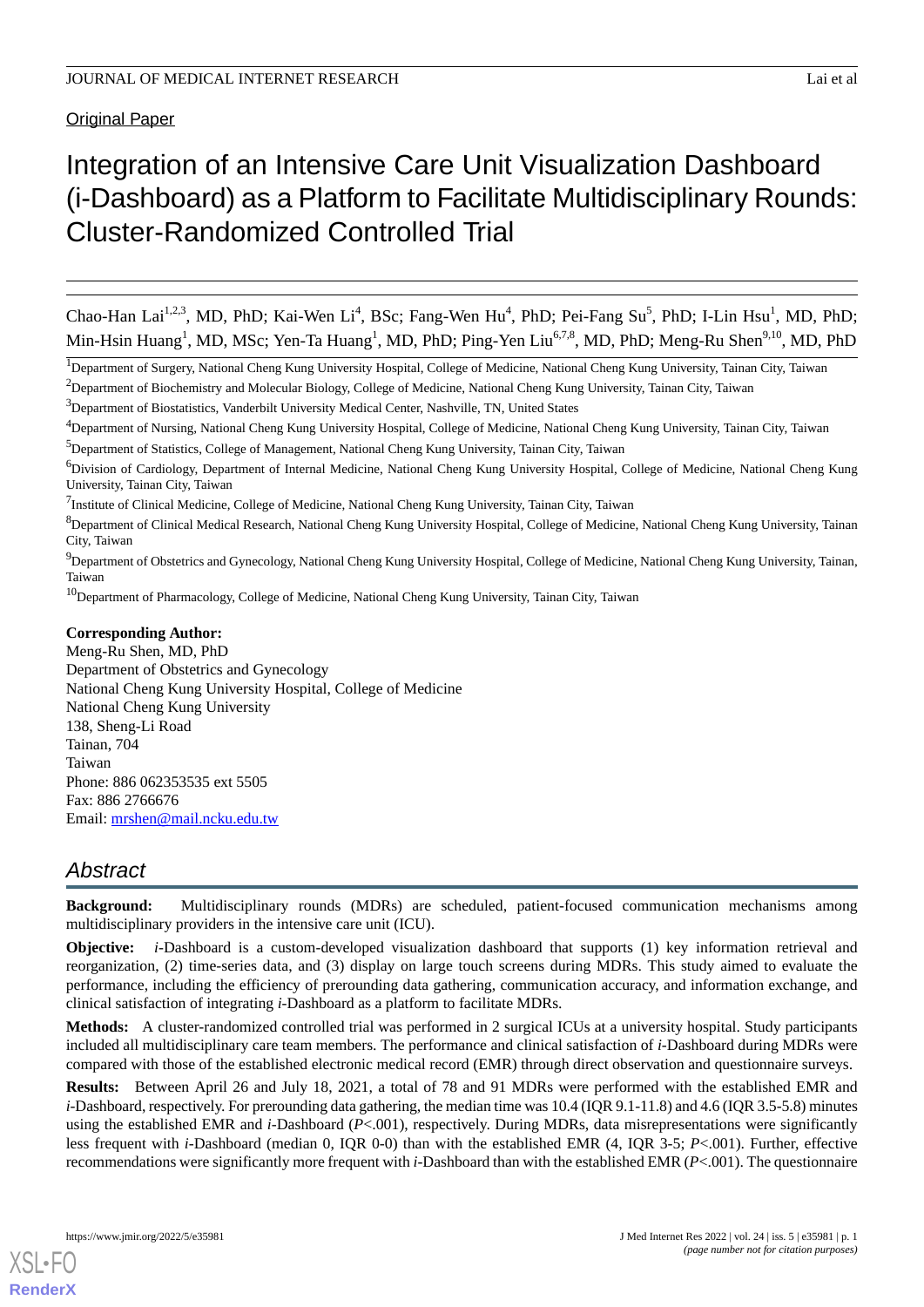results revealed that participants favored using *i*-Dashboard in association with the enhancement of care plan development and team participation during MDRs.

**Conclusions:** *i*-Dashboard increases efficiency in data gathering. Displaying *i*-Dashboard on large touch screens in MDRs may enhance communication accuracy, information exchange, and clinical satisfaction. The design concepts of *i*-Dashboard may help develop visualization dashboards that are more applicable for ICU MDRs.

**Trial Registration:** ClinicalTrials.gov NCT04845698; https://clinicaltrials.gov/ct2/show/NCT04845698

#### *(J Med Internet Res 2022;24(5):e35981)* doi: **[10.2196/35981](http://dx.doi.org/10.2196/35981)**

#### **KEYWORDS**

Intensive care unit; multidisciplinary round; visualization dashboard; large screen; information management strategy; electronic health record; medical record; digital health; dashboard; i-Dashboard; electronic medical record; information exchange

# *Introduction*

Medical care in intensive care units (ICUs) consumes a substantial part of the income of many countries worldwide, and the enormous burden continues to grow [[1](#page-11-0)[,2](#page-11-1)]. Integrated multidisciplinary teamwork, a patient-centered model of care in which intensivists and other members from relevant disciplines provide critical care as a team, effectively complements intensivist care and improves outcomes for critically ill medical and surgical patients [[3,](#page-11-2)[4\]](#page-11-3). Multidisciplinary rounds (MDRs; also called *interprofessional rounds*) are mechanisms that involve scheduled discussion among multidisciplinary providers, including physicians, registered nurses, nurse practitioners (NPs), respiratory therapists (RTs), pharmacists, and dietitians, to review clinical information, exchange opinions, and develop a plan of care [[5\]](#page-11-4). Because effective communication among providers is essential to high-quality patient care, failures during this process may potentially impact the safety and outcomes of ICU patients [[5](#page-11-4)[-7](#page-11-5)].

Understanding causes that potentially impede interdisciplinary communication during MDRs may facilitate improvement in the communication quality among multidisciplinary providers. Based on a systematic review of evidence-informed practices for ICU MDRs, poor retrieval of patient information has been identified as a barrier that hinders information exchange [[5\]](#page-11-4). Currently, clinicians manually access patient information from disparate modules in information systems, and data aggregated into electronic medical record (EMR)-generated printouts or handwritten notes are verbalized in MDRs [\[8](#page-12-0),[9\]](#page-12-1). A recent study revealed that nearly 40% of verbalized laboratory data are inaccurately communicated during MDRs, and only 7.8% of data misrepresentations that precipitate erroneous clinical decisions can be detected [[8\]](#page-12-0).

One of the objectives of the technological advancements applied to critical care is simplifying all the avenues of information [[10\]](#page-12-2). It appears that visualization dashboards (also called EMR viewers) have great potential to be the solution as these dashboards are known for the efficiency of clinical information management [\[9](#page-12-1)[,11](#page-12-3)[-13](#page-12-4)]. Notably, compared to the standard EMR environment, introducing visualization dashboards may not improve perceived satisfaction with MDRs, such as information presentation or team participation and communication [[12\]](#page-12-5). A possible problem is that displaying dashboards on small

monitors positioned on a trolley or bedside computers may give unequal access to data and cause a body orientation shift of providers from other participants to monitors [[14\]](#page-12-6), thus potentially hampering interdisciplinary communication during MDRs. In addition, because of unequal EMR access for real-time data viewing to recognize errors and the inability to simultaneously listen, process, and verify data, the multidisciplinary care team relies disproportionately on the intensivist to detect data misrepresentations that potentially lead to medical errors [\[8](#page-12-0)]. In the era of rapid development of information technology, an integrated information management strategy to facilitate information retrieval and enhance interdisciplinary communication in MDRs remains to be explored.

In this study, we aimed to develop a user experience–oriented platform as an integrated solution to assist MDRs. The *i*-Dashboard is a care team–designed, patient-centered visualization dashboard in which information extracted from different sources was reorganized on the basis of the requirement of different disciplines or transformed into time-series data as needed. During MDRs, *i*-Dashboard is displayed on wall-mounted large touch screens to bring effective visualization to the multidisciplinary care team. We assumed that *i*-Dashboard might aid prerounding data gathering, and integrating *i*-Dashboard displayed on large touchscreens during MDRs might enhance interdisciplinary communication. Thus, the efficiency, communication accuracy, information exchange, and clinical satisfaction of integrating *i*-Dashboard as a platform to facilitate MDRs were evaluated.

# *Methods*

#### **Design and Participants**

The study was conducted in a 1300-bed university hospital that offers first-line and tertiary referral services for a population of approximately 1.8 million individuals in southern Taiwan. A cluster-randomized controlled trial was conducted in 2 of the 4 surgical ICUs with 10 and 8 beds. The established EMR (control) and *i*-Dashboard (intervention) were randomly assigned as tools to facilitate prerounding information collection and MDRs in the 2 units and exchanged at 2-week intervals.

Before this trial, MDRs have been carried out in the study units for ~5 years. An integrated multidisciplinary care team is composed of at least 1 intensivist, a registered nurse, an NP, an RT, a pharmacist, and a dietitian. All these providers attend

```
XS\cdotFC
RenderX
```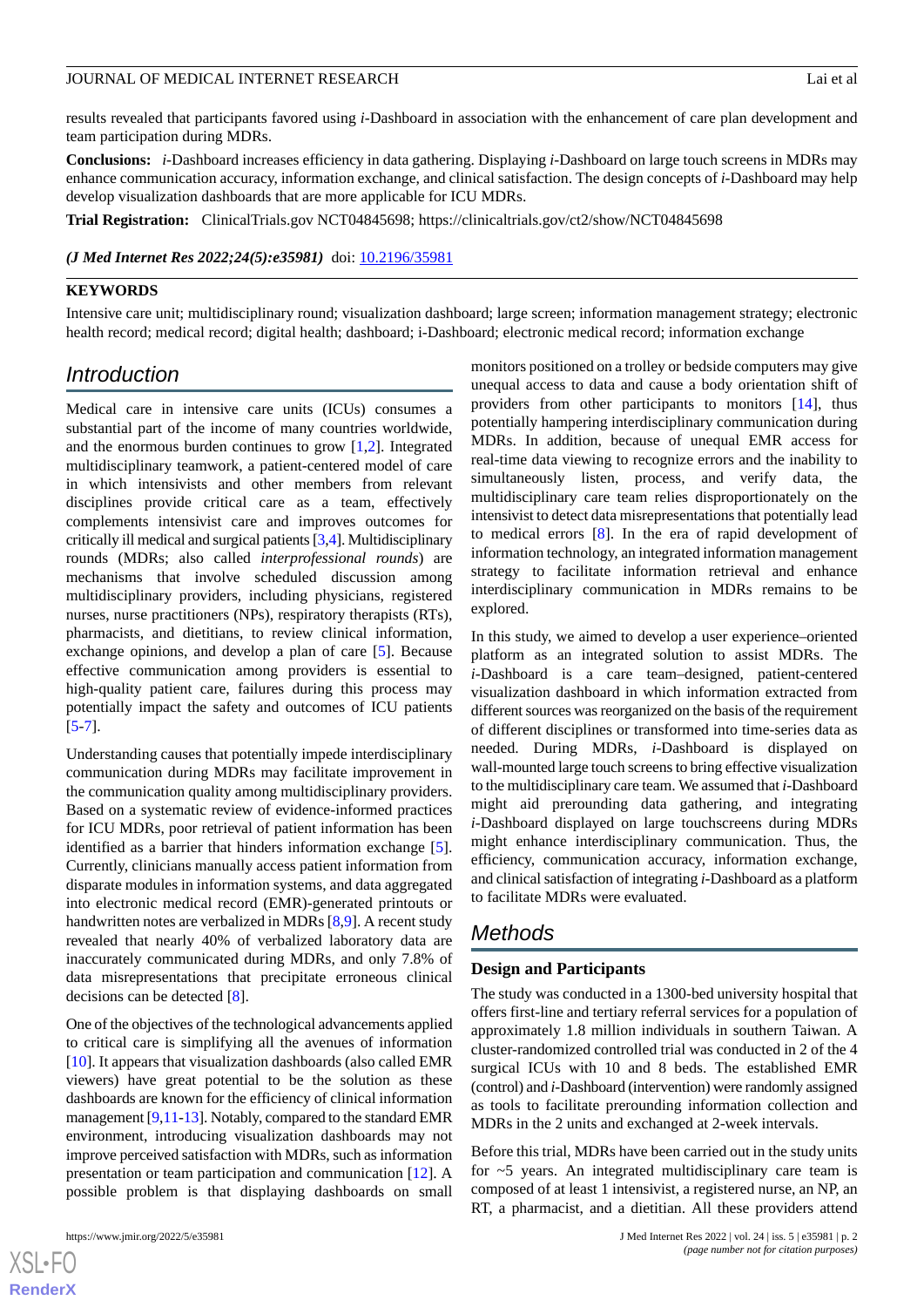MDRs held on a regular schedule 3 times a week. MDRs are conducted only for patients who stay for more than 7 days because patients receiving surgical ICU care for more than 7 days have a high rate of in-hospital mortality  $[15]$  $[15]$ , and  $\sim 75\%$ of patients have a length of stay for 7 days or less in study units.

#### **Ethical Considerations**

This study was registered with ClinicalTrials.gov (NCT04845698). The study protocol was approved by the institutional review board of National Cheng Kung University Hospital (B-ER-110-040). Informed consent was obtained from all participants in the study. This study is reported in accordance with the CONSORT-EHEALTH (Consolidated Standards of Reporting Trials of Electronic and Mobile HEalth Applications and onLine TeleHealth) checklist [\(Multimedia Appendix 1](#page-11-6)) [[16\]](#page-12-8).

#### **Established EMR**

The established EMR environment applied in the ICU includes the Philips IntelliSpace Critical Care & Anesthesia information system (ICCA; Philips) and the Hospital Information System (HIS) developed by the institutional Department of Information Technology and its subsystems, including the Laboratory Information System (LIS) and the Picture Archiving and Communication System (PACS). Philips ICCA is an ICU-specific EMR system that provides information essential for critical care [\[17](#page-12-9)]. Patient data are organized by data category (demographics, vital signs, laboratory data, etc) in a series of tabs or window panels. The HIS supports text data key-in and patient order entry.

#### **Development and Architecture of i-Dashboard**

This study evaluated the performance of the first version of *i*-Dashboard. The *i*-Dashboard (Advantech) was custom-developed under the guidance of multidisciplinary professionals, including physicians, registered nurses, NPs, RTs, pharmacists, and dietitians, rather than only physicians because information for MDRs needs may vary on the basis of the clinical role. Every health care provider working in the surgical ICU participated in developing *i*-Dashboard. Different professionals held preparatory meetings of their own. Before *i*-Dashboard was formally implemented for clinical use, the

structure and layout were repeatedly revised and tailored to achieve broad acceptance among directors of multidisciplinary providers in the ICU.

The architecture of *i*-Dashboard is summarized in [Multimedia](#page-11-7) [Appendix 2.](#page-11-7) In the static mode, the *i*-Dashboard was designed to substitute as a station whiteboard with lists of patients, information to aid emergency evacuation, and on-duty physicians, nurses, and NPs. Patient-level data in *i*-Dashboard were modified from the MDR checklist and digitally transformed. Therefore, data were preidentified and retrieved from different origins in the established EMR environment, especially ICCA. Instead of database-centered displays, these data were reorganized on the basis of the requirements of different professionals or disciplines to form dashboard pages (ie, an overview page and an RT-pharmacist-dietitian page) and element blocks. In addition to colored signaling for values outside the reference ranges, *i*-Dashboard was designed to support built-in automated calculation of severity scores (eg, Simplified Acute Physiology Score II and Sequential Organ Failure Assessment) and visualization of time-series data to expedite navigation of patient condition. Time-series data (eg, vital signs, laboratory data, or severity scores) that were transformed into line charts can be accessed through the hyperlinks located at the left upper corner of element blocks on the overview page. The pages of time-series data were designed to support both fixed (eg, last 24 hours or last 3 days) and relative custom time frames are available.

The technical details underlying *i*-Dashboard are summarized in [Figure 1.](#page-3-0) We used a Windows 10 PC as the visualization platform to support *i*-dashboard. A K8s-based WISE-PaaS 4.0 platform (Advantech) facilitates the integration of diverse devices and communication protocols, making data exchange and system development agile. The entire platform was developed and deployed on 6 VMware servers, each with a 256-GB hard drive and 32-GB memory, and a 24-core Intel Xeon Gold 6248R 3.00 GHz processor. The servers received the data from the Philips ICCA, HIS, and LIS database servers.

In the study units, both the established EMR and *i*-Dashboard can be accessed through desktop computers with 17- or 22-inch monitors or mobile platforms.

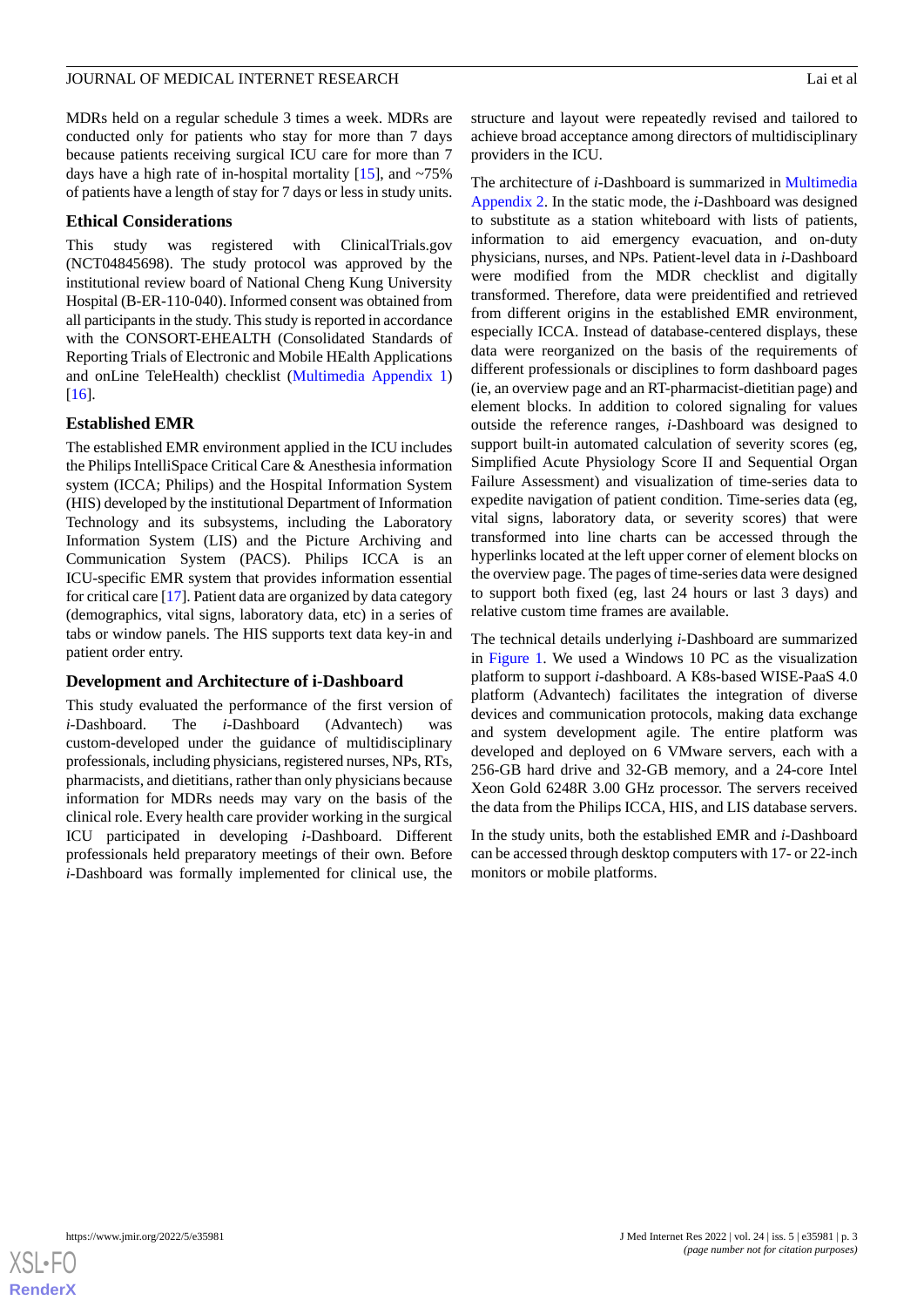<span id="page-3-0"></span>Figure 1. Transfer of the IntelliSpace Critical Care & Anesthesia information system (ICCA), Hospital Information System (HIS), and Laboratory Information System (LIS) data to i-Dashboard. ETL: Extract-Transform-Load. PaaS: Platform as a Service. WISE-PaaS 4.0: brand name of the platform belonging to Advantech.



# **Prerounding Preparation and MDR With the Established EMR**

Prerounding data gathering and MDRs have long been standardized with a structured script for reporting ([Multimedia](#page-11-8) [Appendix 3\)](#page-11-8). Without *i*-Dashboard, NPs accessed the established EMR systems, including ICCA, HIS, LIS, and PACS, for data gathering through desktop computers.

MDRs took place outside the patient rooms. To facilitate situation awareness of other participants, NPs delivered the oral case presentation and data communication based on the structured script, including basic information, catheter placement and their duration, vital signs, laboratory data, medications, input or output and nutrition, critical values, major image findings, consultations, and other major events ([Multimedia](#page-11-8) [Appendix 3](#page-11-8)). The intensivist summarized active problems, solicited feedback from nurses, RTs, pharmacists, and dietitians, and, if needed, provided in-depth knowledge on the pathophysiology of the current patient condition. The goals of care were documented.

# **Prerounding Preparation and MDRs With i-Dashboard**

To ensure effective implementation of *i*-Dashboard, we prepared education materials [\(Multimedia Appendix 2](#page-11-7)) in the form of brief presentations for all the health care providers working in

study units. Subsequently, the use of *i*-Dashboard was tested consistently for 4 weeks.

As shown in [Figure 2](#page-4-0), *i*-Dashboard serves as a platform to facilitate MDRs. NPs accessed *i*-Dashboard for data gathering through desktop computers. Instead of  $\sim$ 20 geographically fragmented windows and panels in our established EMR systems, at-a-glance presentations of highly relevant information were displayed on *i*-Dashboard.

During MDRs, all MDR participants gathered in front of a 55-inch 4K interactive touch screen, approximately 3 m away with clear sightlines. The touch screen allowed users to enter different pages of *i*-Dashboard using the finger to tap hyperlinks. The *i*-Dashboard served as a visualization aid for exchanging information and opinions. With the overview page in *i*-Dashboard, the NP carried out patient presentation and data communication. The NP accessed time-series data (eg, laboratory data) through the hyperlinks on the overview page. Time-series data can be rearranged on the basis of different time frames as requested. In addition, the RT, pharmacist, and dietitian could take turns operating *i*-Dashboard and use the RT-pharmacist-dietitian page to demonstrate valuable information of their professionals. Finally, the intensivist used *i*-Dashboard to facilitate bedside teaching. The goals were documented after consensus was reached.

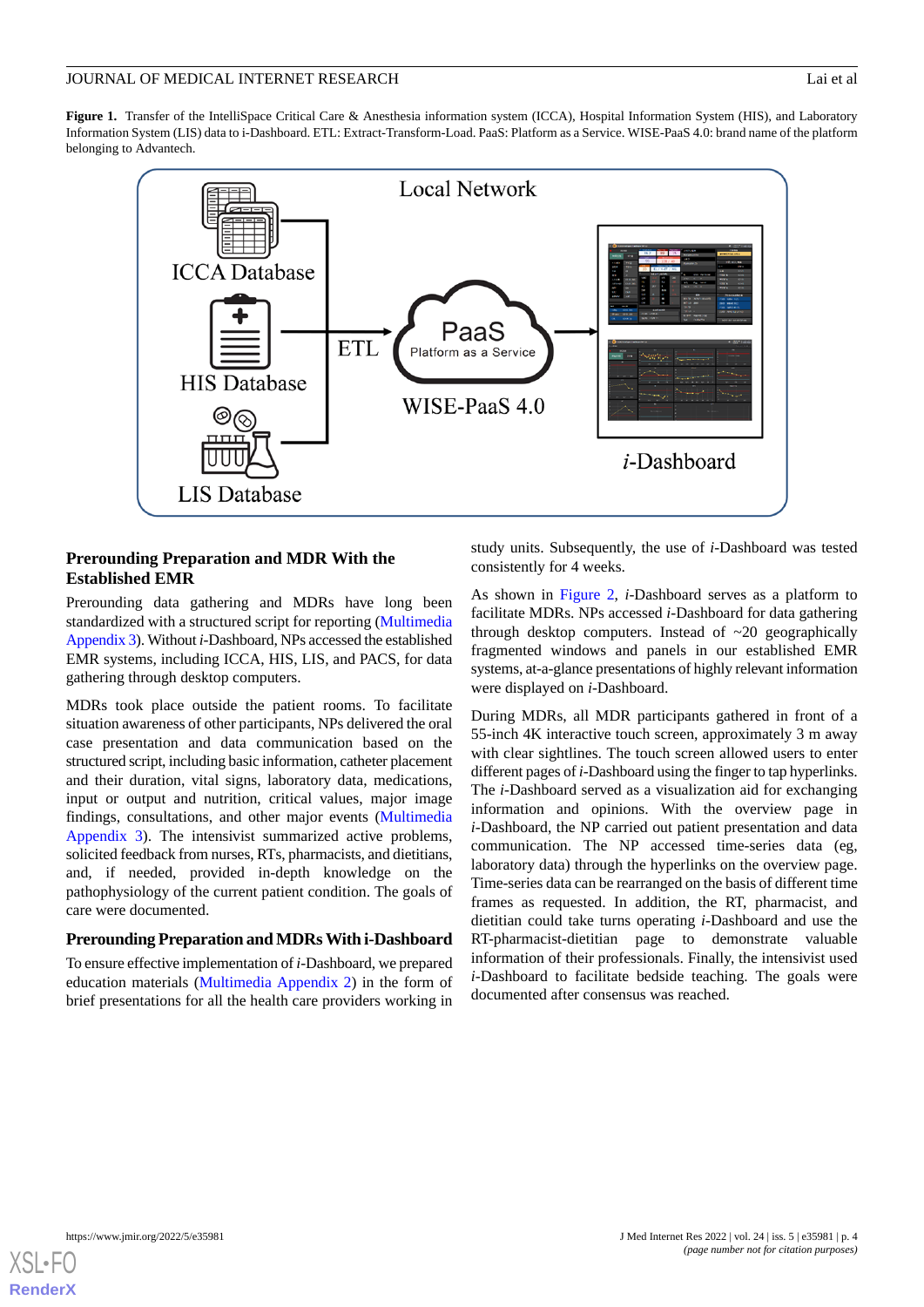<span id="page-4-0"></span>**Figure 2.** i-Dashboard as a platform to facilitate multidisciplinary rounds. (A) Data access through i-Dashboard on different devices (eg, desktop computers and mobile platforms). (B) i-Dashboard displayed on wall-mounted large touch screens as a visualization aid during multidisciplinary rounds.





#### **Data Collection**

Two NPs who were not directly involved in MDRs and patient care were trained to audit the processes. The 2 NPs have 8 and 6 years of ICU experience, respectively. The 2 observers were temporarily exempted from clinical work during the study period. To ensure adequate training in the study methodology, personnel piloted data collection and evaluation of communication accuracy were performed by the 2 observers and supervised by the senior investigator (CHL) during a 4-week run-in period. The 2 observers performed in-field observation and audio recordings and audited the process together using a standardized form ([Multimedia Appendix 4\)](#page-11-9) to reduce the possibility of losing any useful information and to ensure the correct assessment. Before MDRs, observers measured the amount of time for prerounding data gathering by the NP using the built-in stopwatch app on mobile phones. Subsequently, observers arrived before the start of MDRs and refrained from participating in the discussion during MDRs. Clinical characteristics of patients, information on patient disease severity, and therapeutic interventions during MDRs and established care plans were collected through EMR.

#### **Primary Outcomes**

Primary outcomes of interest included time of data gathering before MDRs and communication accuracy during MDRs. The amount of time that NPs spent gathering clinical data before rounding was recorded. Communication accuracy was evaluated on the basis of the items listed on the standardized form ([Multimedia Appendix 4](#page-11-9)) through direct field observation and audio recordings. Spoken information was compared with EMR data captured by screenshots taken prior to patient presentations. Data communication, including laboratory and nonlaboratory data, was considered inaccurate (ie, data misrepresentation) when the values or data were not correctly reported. For laboratory data communication, only abnormal laboratory data points (outside the reference ranges) were assessed. Laboratory misrepresentations were further classified into several categories as previously defined [\[8](#page-12-0)], including omission, old data, pending results, misinterpretation, and erroneous values.

#### **Secondary Outcomes**

Secondary outcomes included information exchange, using effective recommendations initiated by RTs, pharmacists, and

[XSL](http://www.w3.org/Style/XSL)•FO **[RenderX](http://www.renderx.com/)**

dietitians as an index, and clinical satisfaction on *i*-Dashboard. The recommendations initiated by RTs, pharmacists, and dietitians, as exemplified in [Multimedia Appendix 5](#page-11-10), were considered effective on the condition that they were successfully adopted into the care plan documented in the EMR. Clinical satisfaction with *i*-Dashboard as an information management tool was investigated using Likert scale–based questionnaires ([Multimedia Appendix 6](#page-11-11)) from previously validated survey instruments with minor modifications [[12\]](#page-12-5). Questionnaire 1 was designed to capture the perceived efficiency, accuracy, and safety of the established EMR and *i*-Dashboard was implemented when used to prepare for data gathering and to assist MDRs. The responses were grouped into four dimensions: task productivity, task innovation, customer satisfaction, and management control. Questionnaire 2 was designed to identify intention to use and personal impact of *i*-Dashboard as a result of *i*-Dashboard implementation. At the immediate end of the study, the 2 surveys were administered in hard copy form to study participants. Each participant responded only once.

#### **Sample Size Estimation and Statistical Analysis**

Before the trial began, it was estimated that 12 MDRs would be observed per unit in a 2-week period. To estimate the required sample size, we used a cluster-randomized controlled trial design to account for the positive intraclass correlation expected among members of the same group or cluster. Observational pilot data for prerounding data gathering were collected. The results showed that the mean time difference between the use of the established EMR and *i*-Dashboard was 3 (variance 4) minutes. The intraclass correlation coefficient of this pilot study was 0.47. The corresponding estimations were treated as true parameters. Thus, enrolling approximately 144 patients during 24 unit-weeks would provide a power of 90% at a type I error rate of 0.05 to detect an intervention effect of 3 minutes between groups. Categorical variables were analyzed using the chi-square test or Fisher exact test as needed. Continuous variables and the Likert scale were analyzed using the Mann-Whitney *U* test. Statistical analyses were performed using R software (version 3.4.3; The R Foundation). A 2-tailed  $P$  value of <.05 was considered statistically significant.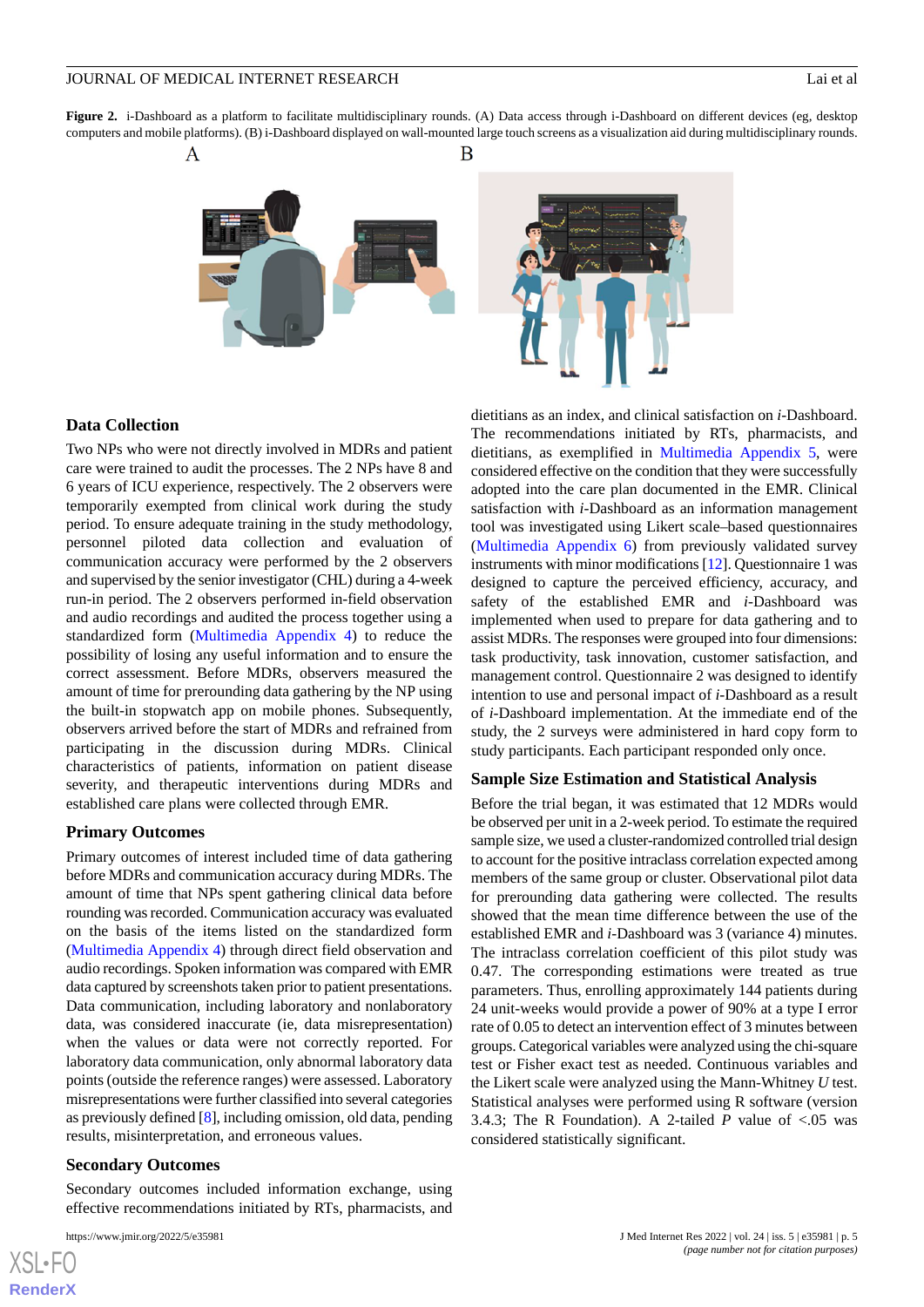# JOURNAL OF MEDICAL INTERNET RESEARCH Lai et al

# *Results*

# **Participants**

Between April 26 and July 18, 2021, there were 173 admissions

to the 2 study units. A total of 90 multidisciplinary providers ([Table 1](#page-5-0)) participated in MDRs for the 25 individual patients ([Table 2](#page-6-0)); 78 MDRs were performed with the established EMR environment, whereas 91 MDRs were performed with *i*-Dashboard ([Figure 3](#page-7-0)).

<span id="page-5-0"></span>**Table 1.** Characteristics of the 90 multidisciplinary providers.

| Variable                               | Value, n (%) |
|----------------------------------------|--------------|
| <b>Sex</b>                             |              |
| Female                                 | 75 (83.3)    |
| Male                                   | 15(16.7)     |
| Profession or discipline               |              |
| Physician                              | 9(10.0)      |
| Nurse practitioner                     | 6(6.7)       |
| Nurse                                  | 51 (56.7)    |
| Respiratory therapist                  | 20(22.2)     |
| Pharmacist                             | 2(2.2)       |
| Dietitian                              | 2(2.2)       |
| Intensive care unit experience (years) |              |
| ${<}1$                                 | 3(3.3)       |
| $1-2$                                  | 20(22.3)     |
| $3 - 4$                                | 15(16.7)     |
| $5-9$                                  | 31(34.4)     |
| $>10$                                  | 21(23.3)     |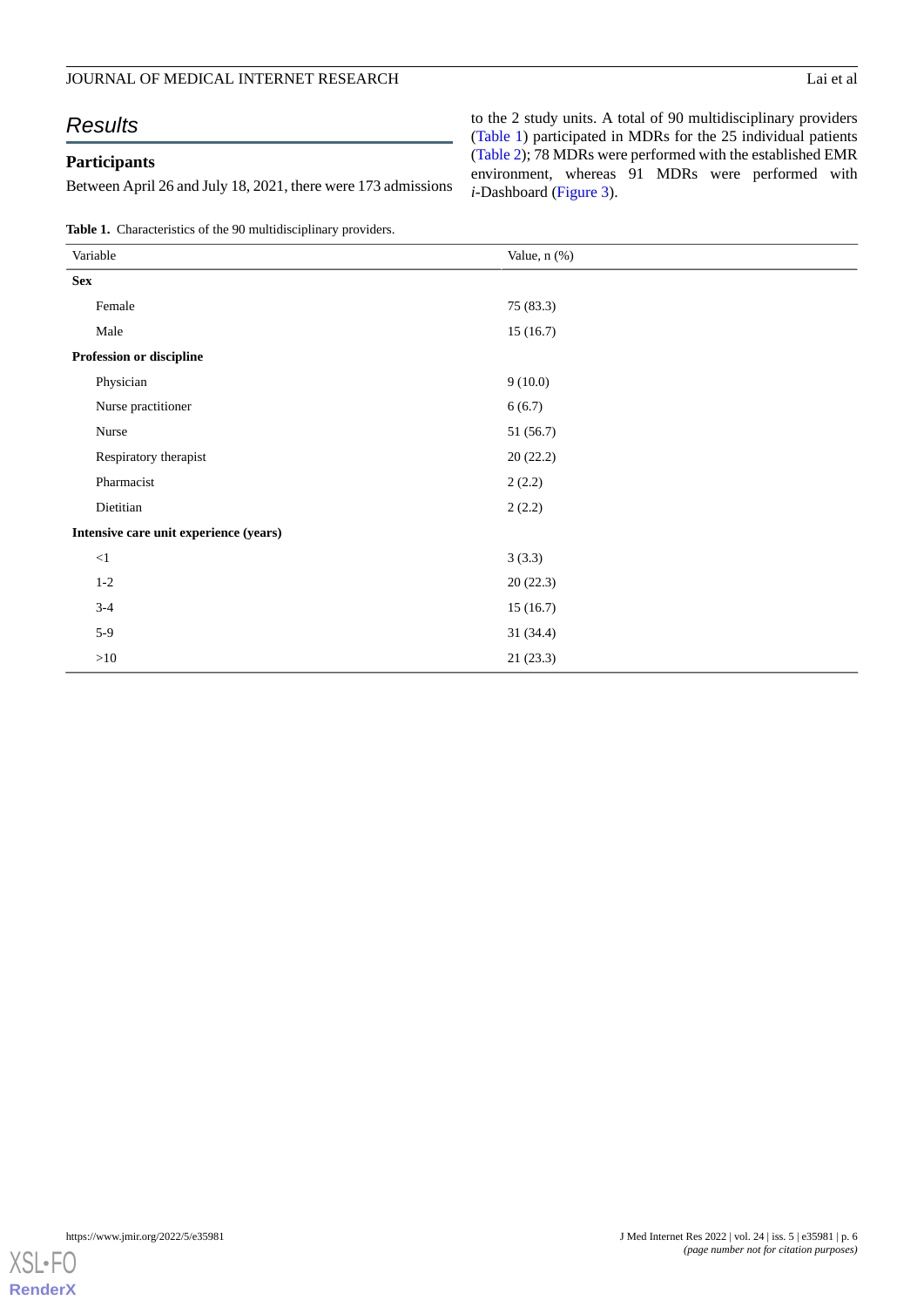# **JOURNAL OF MEDICAL INTERNET RESEARCH** Lai et al

<span id="page-6-0"></span>**Table 2.** Clinical characteristics of the 25 patients.

| Variable                                                                    | Value      |  |
|-----------------------------------------------------------------------------|------------|--|
| Age (years), median (IQR)                                                   | 70 (58-73) |  |
| Age distribution (years), n (%)                                             |            |  |
| < 60                                                                        | 7(28.0)    |  |
| 60-79                                                                       | 17(68.0)   |  |
| $>\!\!80$                                                                   | 1(4.0)     |  |
| Sex, n (%)                                                                  |            |  |
| Female                                                                      | 11(44.0)   |  |
| Male                                                                        | 14(56.0)   |  |
| Specialty, n (%)                                                            |            |  |
| General surgery                                                             | 8(32.0)    |  |
| Neurosurgery                                                                | 11(44.0)   |  |
| Cardiovascular surgery                                                      | 5(2.0)     |  |
| Trauma surgery                                                              | 1(4.0)     |  |
| Type of admission, n (%)                                                    |            |  |
| Medical                                                                     | 10(40.0)   |  |
| Scheduled surgical                                                          | 7(28.0)    |  |
| Unscheduled surgical                                                        | 8(32.0)    |  |
| Acute Physiology and Chronic Health Evaluation II score on admission, n (%) |            |  |
| $<15$                                                                       | 1(4.0)     |  |
| 15-34                                                                       | 21(84.0)   |  |
| $>35$                                                                       | 3(12.0)    |  |
| Mortality, n (%)                                                            | 2(8.0)     |  |

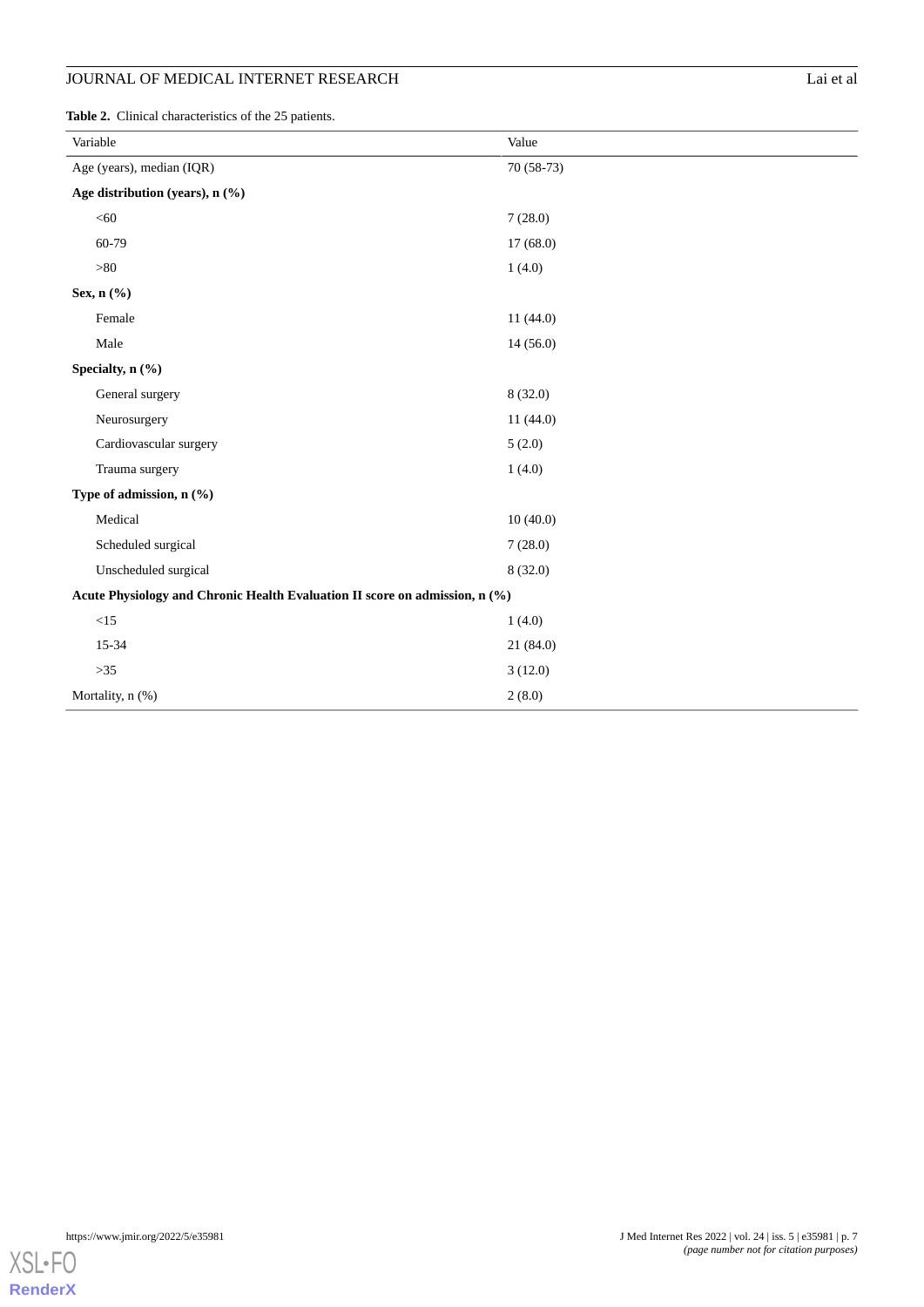<span id="page-7-0"></span>**Figure 3.** Study flowchart. EMR: electronic medical record, MDR: multidisciplinary round.



#### **Primary Outcomes**

Disease severity, in terms of severity scores, and therapeutic interventions at the day of MDRs were not different between the 2 groups ([Table 3\)](#page-8-0). The median time for prerounding data gathering was 10.4 (IQR 9.1-11.8) minutes and 4.6 (IQR 3.5-5.8) minutes per patient using the established EMR and *i*-Dashboard (*P*<.001; [Table 3\)](#page-8-0), respectively, indicating a reduction of 5.8 (95% CI 5.2-6.4) minutes when using *i*-Dashboard.

Regarding communication accuracy during MDRs [\(Table 3\)](#page-8-0), data misrepresentations were significantly less frequent in MDRs

with *i*-Dashboard (median 0, IQR 0-0) than with the established EMR environment (median 4, IQR 3-5; *P*<.001). In addition, both laboratory and nonlaboratory data misrepresentations were reduced using *i*-Dashboard compared with the established EMR. Among audited laboratory results, only one misrepresentation (0.2%) occurred among 577 data points with *i*-Dashboard. In contrast, 163 (32.3%) misrepresentations occurred in 505 data points with the established EMR environment (*P*<.001), and the majority (95.1%) of these misrepresentations were omissions (155 data points).

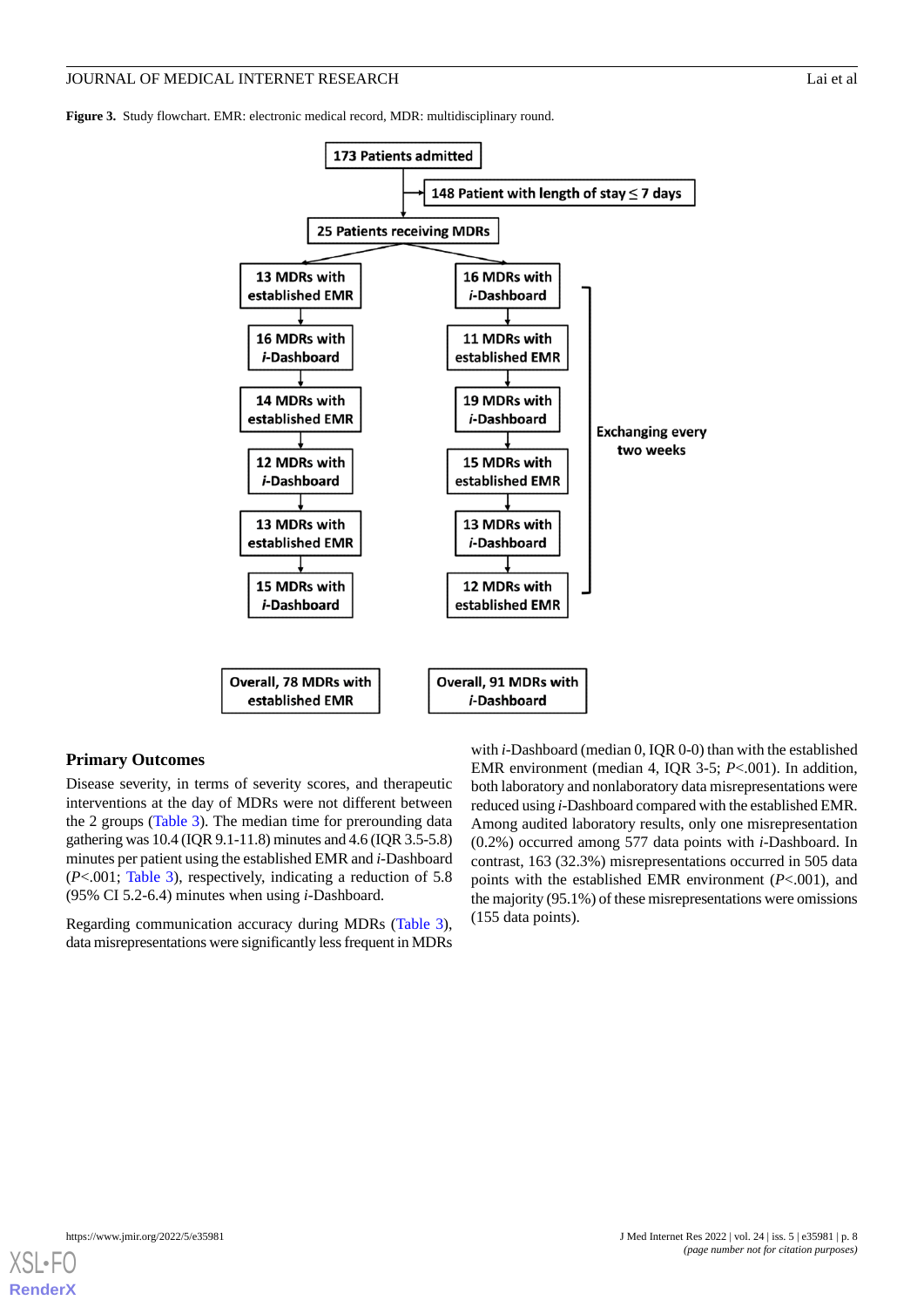<span id="page-8-0"></span>**Table 3.** Disease severity and therapeutic intervention at the moment of MDRs and outcomes with the established EMR environment and i-Dashboard.

| Variable                                             | Established electronic medical <i>i</i> -Dashboard (n=91)<br>record $(n=78)$ |                | $P$ value |
|------------------------------------------------------|------------------------------------------------------------------------------|----------------|-----------|
| Severity scoring, median (IQR)                       |                                                                              |                |           |
| Modified Early Warning Score                         | $6(5-8)$                                                                     | $7(5-8)$       | .95       |
| Simplified Acute Physiology Score II                 | $52(39-61)$                                                                  | $50(42-62)$    | .92       |
| Sequential Organ Failure Assessment                  | $8(5-11)$                                                                    | $7(4-11)$      | .57       |
| Therapeutic Intervention Scoring System-28           | $35(32-38)$                                                                  | 33 (30-39)     | .19       |
| Therapeutic intervention, n (%)                      |                                                                              |                |           |
| Mechanical ventilation                               | 72(92.3)                                                                     | 86 (94.5)      | .56       |
| Vasoactive drug support                              | 18(23.1)                                                                     | 32(35.2)       | .08       |
| Mechanical support                                   | 3(3.8)                                                                       | 0(0)           | .10       |
| Total parenteral nutrition                           | 29(37.2)                                                                     | 30(33.0)       | .57       |
| Complicated wound management                         | 24(30.8)                                                                     | 23(25.3)       | .43       |
| Dialysis-requiring renal failure                     | 11(14.1)                                                                     | 13(14.3)       | .73       |
| Outcome                                              |                                                                              |                |           |
| Time spent on data gathering (minutes), median (IQR) | $10.4(9.1-11.8)$                                                             | $4.6(3.5-5.8)$ | < 0.001   |
| Data misrepresentation, median (IQR)                 | $4(3-5)$                                                                     | $0(0-0)$       | < 0.001   |
| Laboratory data                                      | $2(1-3)$                                                                     | $0(0-0)$       | < 0.001   |
| Nonlaboratory data                                   | $2(1-3)$                                                                     | $0(0-0)$       | < 0.001   |
| Effective recommendations, n (%)                     |                                                                              |                | < 0.001   |
| $\boldsymbol{0}$                                     | 16(20.5)                                                                     | 15(16.5)       |           |
| $\mathbf{1}$                                         | 41(52.6)                                                                     | 34 (37.4)      |           |
| 2                                                    | 18(23.1)                                                                     | 25(27.5)       |           |
| 3                                                    | 3(3.8)                                                                       | 17(18.7)       |           |

#### **Secondary Outcomes**

Regarding information exchange ([Table 3\)](#page-8-0), the proportions of 0 and 1 recommendations were lower in MDRs with *i*-Dashboard than with the established EMR, whereas the proportions of 2 and 3 recommendations were higher in MDRs with *i*-Dashboard than with the established EMR. The number of effective recommendations was significantly higher in MDRs with *i*-Dashboard than with the established EMR (*P*<.001).

A total of 76 health care providers (Table S1 in [Multimedia](#page-11-12) [Appendix 7\)](#page-11-12) responded to the survey request of clinical satisfaction of *i*-Dashboard (response rate=84.4%). Grouping results of responses to Questionnaire 1 in term of task productivity, task innovation, customer satisfaction, and management control are shown in [Table 4](#page-9-0), and details are shown

in Table S2 in [Multimedia Appendix 7](#page-11-12). Grouping results revealed that *i*-Dashboard was superior to the established EMR in task productivity (mean 15.91, SD 2.28 vs 14.14, SD 2.35; *P*<.001). Further, *i*-Dashboard was superior to established EMR in task innovation (12.11, SD 1.92 vs 10.41, SD 1.97; *P*<.001), customer satisfaction (16.68, SD 2.02 vs 15.62, SD 2.27; *P*=.002), and management control (16.75, SD 2.21 vs 15.03, SD 2.30; *P*<.001). These findings suggest that *i*-Dashboard outperformed the established EMR across the 4 dimensions.

Finally, survey responses to questionnaire 2 (Table S3 in [Multimedia Appendix 7\)](#page-11-12) suggested that these participants were willing to use *i*-Dashboard continuously in association with the enhancement of situation awareness, care plan development, and team participation, and with a reduction in workload and complexity.

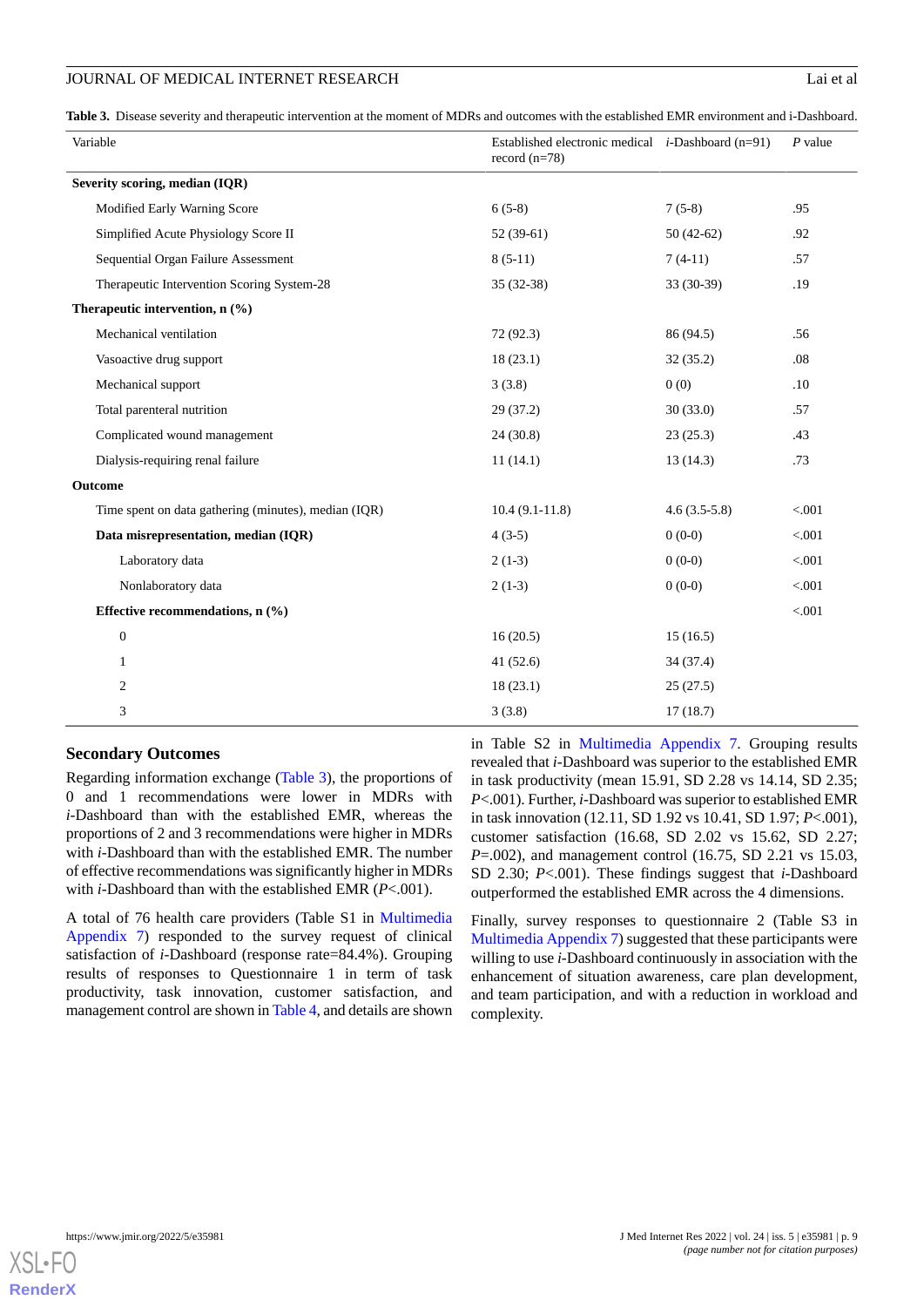<span id="page-9-0"></span>**Table 4.** Grouping results of responses to questionnaire 1 in terms of task productivity, task innovation, customer satisfaction, and management control  $(n=76)$ .

| Ouestion                                                                                 | Established electronic medi-<br>cal record, mean (SD) <sup>a</sup> | <i>i</i> -Dashboard, mean $(SD)^a$ | $P$ value |
|------------------------------------------------------------------------------------------|--------------------------------------------------------------------|------------------------------------|-----------|
| <b>Task productivity</b>                                                                 | 14.14(2.35)                                                        | 15.91 (2.28)                       | < .001    |
| Q1. _____ provides information catching up with condition changes.                       | 3.68(0.79)                                                         | 4.17(0.70)                         |           |
| Q4. I get the information that I need in time using ______.                              | 3.82(0.69)                                                         | 4.12(0.59)                         |           |
| Q5. I get the information that I need using ______ easily.                               | 3.61(0.80)                                                         | 4.20(0.69)                         |           |
| Q9. _____ makes data gathering difficult.                                                | 3.04(0.93)                                                         | 3.42(1.04)                         |           |
| <b>Task innovation</b>                                                                   | 10.41(1.97)                                                        | 12.11(1.92)                        | < 0.001   |
| Q10. Data gathering with _____ was a mentally demanding task.                            | 2.91(1.00)                                                         | 3.58(1.07)                         |           |
| Q14. Communication and opinion exchange in MDRs <sup>b</sup> is enhanced using           | 3.75(0.77)                                                         | 4.25(0.66)                         |           |
| Q15. Developing care plans relies on joint decisions by team members<br>$using$ _______. | 3.75(0.73)                                                         | 4.28(0.65)                         |           |
| <b>Customer satisfaction</b>                                                             | 15.62(2.27)                                                        | 16.68(2.02)                        | .002      |
| Q2. _____ provides information that meets my demand for following<br>MDR <sub>s</sub> .  | 4.12(0.63)                                                         | 4.29(0.61)                         |           |
| Q3. ______ provides me sufficient information for patient care.                          | 4.00(0.71)                                                         | 4.16(0.63)                         |           |
| Q6. I am satisfied with the accuracy of the data using _____.                            | 3.87(0.68)                                                         | 4.03(0.63)                         |           |
| Q13. _____ makes me fully understanding the situation and goal of each<br>patient.       | 3.63(0.83)                                                         | 4.21(0.60)                         |           |
| <b>Management control</b>                                                                | 15.03(2.30)                                                        | 16.75(2.21)                        | < 0.001   |
| Q7. The information presented by ______ is clear.                                        | 3.78(0.70)                                                         | 4.25(0.61)                         |           |
| Q8. The information presented in the format of ______ is effective and<br>useful.        | 3.67(0.76)                                                         | 4.29(0.63)                         |           |
| Q11. The information presented using ______ during MDRs was accurate. 3.87 (0.62)        |                                                                    | 4.07(0.62)                         |           |
| Q12. The presentation of patient information during MDRs using _____<br>was organized.   | 3.71(0.71)                                                         | 4.15(0.60)                         |           |

<sup>a</sup>Values in Q9 and Q10 were calculated by reverse scoring.

<sup>b</sup>MDR: multidisciplinary round.

# *Discussion*

#### **Principal Findings**

The *i*-Dashboard was developed as a structured, process-oriented information platform for MDRs, where the efficiency of data retrieval, fidelity of data communication, and satisfaction of interdisciplinary communication are all requisites. Through a comprehensive evaluation of the performance of *i*-Dashboard, we found that under similar disease complexity, *i*-Dashboard may increase efficiency in prerounding data gathering compared to the established EMR. More importantly, displaying *i*-Dashboard on large touch screens in MDRs may enhance communication accuracy, information exchange, and clinical satisfaction.

#### **Clinical Aspects**

Information overload has been a severe problem in the ICU [[18\]](#page-12-10). Critical care providers express frustration with the difficulty in organizing data, especially quantitative dynamic data (eg, deteriorating serum creatinine levels during acute

[XSL](http://www.w3.org/Style/XSL)•FO **[RenderX](http://www.renderx.com/)**

kidney injury), and become overwhelmed by data overload  $[9,12,13,19]$  $[9,12,13,19]$  $[9,12,13,19]$  $[9,12,13,19]$  $[9,12,13,19]$  $[9,12,13,19]$ . In time-sensitive care environments, such as the emergency department and the ICU, visualization may provide information that can be readily perceived, easily recognized, and processed expeditiously into inferences [\[20](#page-12-12)]. In addition, visualization through dashboards may provide memory aids [[11,](#page-12-3)[13,](#page-12-4)[20\]](#page-12-12). Implementing visualization dashboards in the clinical setting may improve data display and reduce cognitive overload among clinicians [[7](#page-11-5)[,9](#page-12-1)[,11](#page-12-3)[,13](#page-12-4),[21\]](#page-12-13).

This study proposes the notion that large-screen visualization dashboards may improve data communication and information exchange during ICU MDRs. In the emergency department, large-screen visualization dashboards help health care providers find the desired information without wasting time  $[20,21]$  $[20,21]$  $[20,21]$  $[20,21]$ . In our study, *i*-Dashboard displayed on large, wall-mounted monitors could present well-organized data visually for the multidisciplinary care team during MDRs and thus avoid data misrepresentations through verbal communication. Compared with small computer monitors, a large screen display effectively prevents unequal access to data and seems more likely to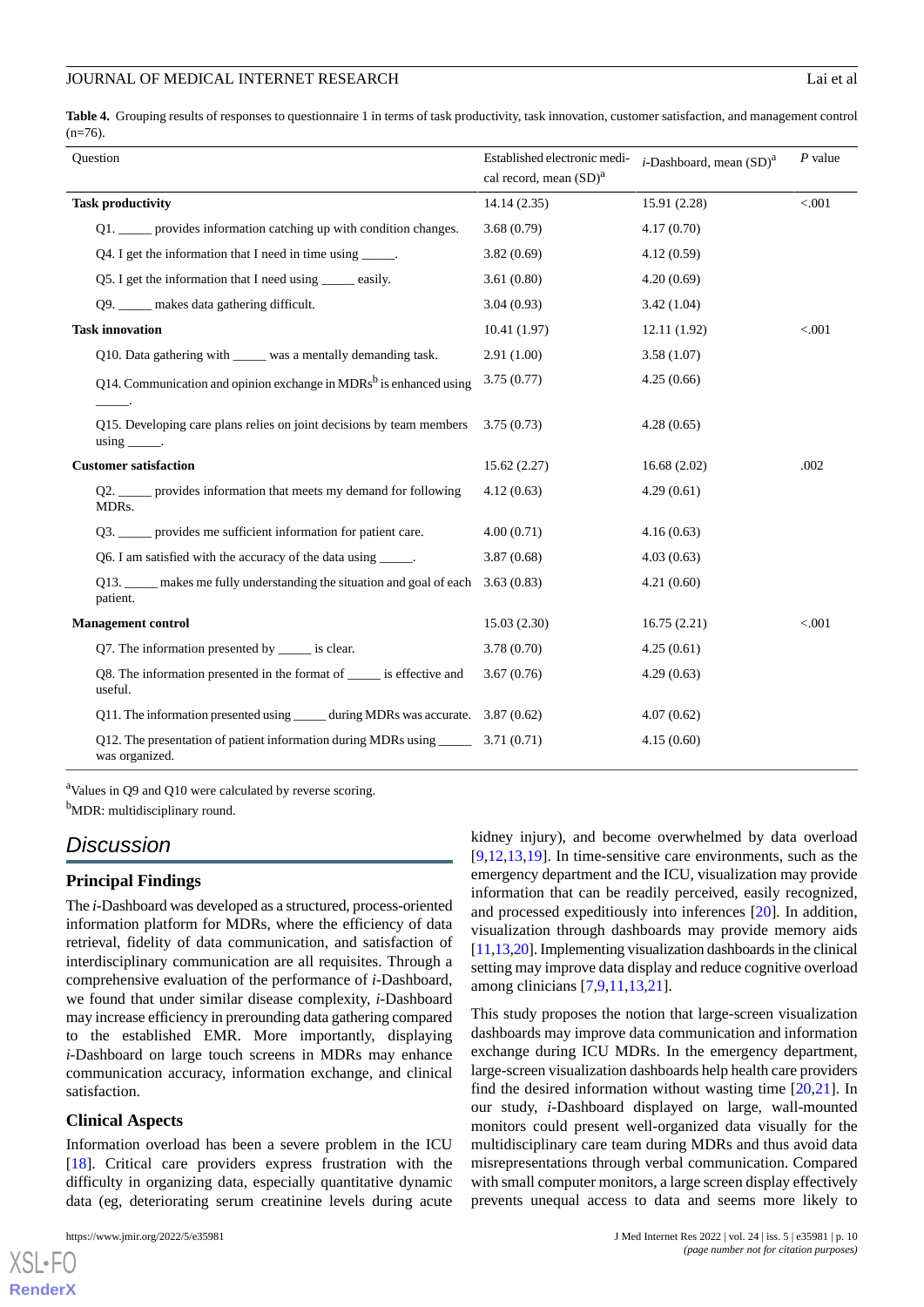establish consensus. Thus, effective visualization through *i*-Dashboard displayed on large screens contributes to a better perception of information for decision-making by the multidisciplinary care team. When considering the user experience, dashboard visualization may improve the perception and comprehension of patient-level information [[20\]](#page-12-12), thereby removing barriers that hinder information exchange. Additionally, the concern regarding the prohibitive cost for large interactive touch screens [[14\]](#page-12-6) has been greatly attenuated.

#### **Comparison With Previous Work**

Visualization dashboards can inform decision-making and support behavior change in public health and health care services [[22](#page-12-14)[-25](#page-12-15)]. A recent review of the literature suggests that the strength of evidence on the effect of ICU visualization dashboards remains low [[9\]](#page-12-1). Of the 4 available randomized controlled trials, only Pickering et al [[12\]](#page-12-5) found a significant improvement compared to the pre-existing EMR environment. Time spent for prerounding data gathering efforts is practical to evaluate information tools on MDRs [\[7](#page-11-5)]. In their study, participants who had access to the AWARE dashboard significantly decreased the data gathering time from 12 to 9 minutes per patient (*P*<.03). In this study, we estimated a reduction of ~60 mouse clicks per patient using *i*-Dashboard versus the established EMR before the trial. For experienced NPs, this improvement can be translated to a 6-minute reduction, compatible with what has been observed (5.8 minutes) during the trial. Health care providers can reduce cognitive fatigue in the data extraction process and pay attention to more productive information.

The ICU is a dynamic environment in which multiple information pathways and personnel interactions facilitate patient care. Specially trained health care professionals in the ICU rely on interdisciplinary communication to make effective clinical decisions. Reliance on a single individual in patient data communication during MDRs represents a coping strategy for an EMR system that does not automatically provide an effective visualization display of the data needed [\[8](#page-12-0)]. Consistent with previous studies [\[8](#page-12-0)], we found that verbally shared communication of patient data during MDRs was prone to errors and inaccuracies, and most of the laboratory misrepresentations were omissions. Regardless of laboratory or nonlaboratory data, these misrepresentations could be almost eliminated using *i*-Dashboard as a visualization aid for MDRs.

While structured presentation using checklists and explicit definitions of each health care provider's role may facilitate MDRs, allied health care provider perceptions of not being valued by rounding intensivists have been recognized as an unfavorable factor that impairs the productivity of MDRs. In MDRs with *i*-Dashboard, participants of different professions had a space and time interval of their own, thereby enhancing

the sense of participation and collaboration. *i*-Dashboard may help the RT, pharmacist, and dietitian focus on expressing their thoughts explicitly, as other participants could obtain numerical information from the visualization aid. Their inputs were thus more likely to be valued and adopted by the multidisciplinary care team. The positive impacts of *i*-Dashboard on objective outcomes were corroborated by the increased perception of situation awareness and team participation in participants, as revealed in the questionnaire results.

We found that after the study period, health care providers in study units started to propose novel ideas that might improve the usability of *i*-Dashboard (eg, rearranging the layout and increasing laboratory items). A recent study has demonstrated valuable experience regarding the evolution process of an emergency department dashboard, which has undergone several significant revisions to respond to feedback from users [[21\]](#page-12-13). Currently, we are developing the second version of *i*-Dashboard.

#### **Limitations**

Our findings must be interpreted within the context of the study limitations. First, traditional study outcomes in critical care, such as mortality and length of stay, were not evaluated in this study. No conclusion can be achieved regarding the effect of *i*-Dashboard on patient outcomes. Further studies are warranted in this respect. Second, the designers of *i*-Dashboard were part of the team that conducted the study and assessed the outcomes. Successful implementation of dashboards greatly relies on user experience. However, the participation of this paper's authors in the development process potentially leads to biases in assessing outcomes [\[26](#page-12-16)]. Finally, *i*-Dashboard was custom-developed with reference to our established EMR environment. Therefore, it is difficult to extrapolate our study findings directly into ICUs of other hospitals, possibly limiting their generalizability. Nevertheless, visualization dashboards are intended to reduce the time spent on the data gathering process and improve situation awareness and navigation [\[11](#page-12-3)[,21](#page-12-13)]. The promising results of *i*-Dashboard obtained in a mature MDR environment suggest that these design concepts may help develop or modify visualization dashboards in the ICU more applicably for MDRs through technological advancements.

#### **Conclusions**

In conclusion, we developed *i*-Dashboard as an information management platform for MDRs. The implementation of *i*-Dashboard can increase efficiency in prerounding data gathering. As a visualization aid, *i*-Dashboard displayed on large screens enhances communication accuracy and information exchange during MDRs. Establishing care team–designed visualization dashboards as an integrated information platform may reinforce the communication quality of MDRs, thus potentially improving the workflow process in the ICU.

#### **Acknowledgments**

We appreciate Prof Yu Shyr, Department of Biostatistics, Vanderbilt University Medical Center, Nashville, Tennessee, for his help in study design, Mr Cheng-Ping Lai, Department of Information Technology, for his excellent technical support, Ms Yu Miao, Department of Statistics, for her contribution in data analysis, and Ms Yu-Fang Hsieh, Ms Pei-Jung Wu, Ms Li-Chin Hsiao, Ms Tzu-Yun Chiu, and Ms Kuan-Ling Chin, Department of Nursing, for their laborious contribution to this work. This work is

 $XS$  $\cdot$ FC **[RenderX](http://www.renderx.com/)**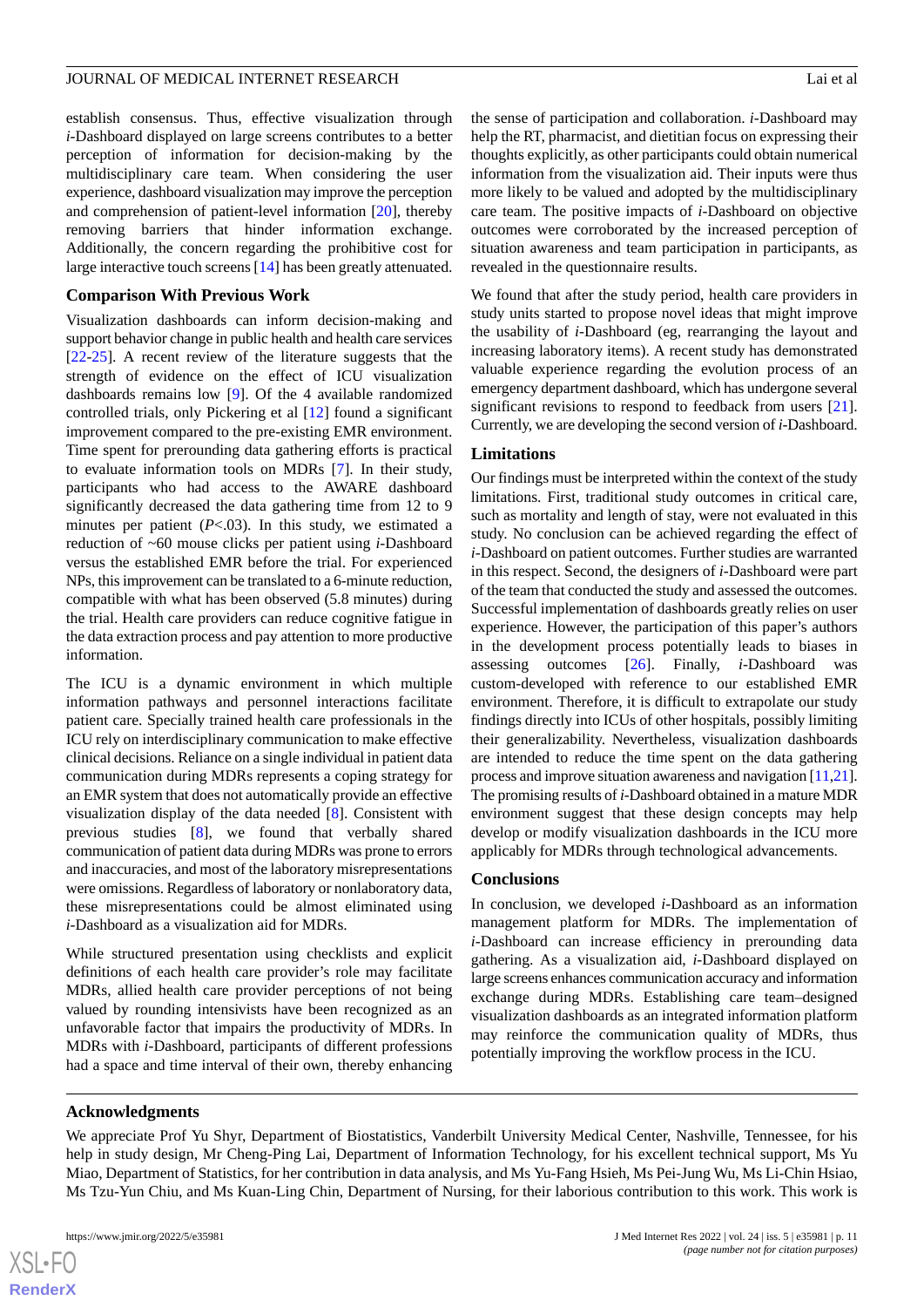supported by grants from the Ministry of Science and Technology, Executive Yuan, Taiwan (MOST 109-2634-F-006-023 to M-RS).

# **Conflicts of Interest**

<span id="page-11-6"></span>None declared.

# **Multimedia Appendix 1**

<span id="page-11-7"></span>CONSORT-EHEALTH checklist. [[PDF File \(Adobe PDF File\), 1391 KB](https://jmir.org/api/download?alt_name=jmir_v24i5e35981_app1.pdf&filename=0fb6ab894fb2288342a9250b3a4b5c79.pdf)-[Multimedia Appendix 1\]](https://jmir.org/api/download?alt_name=jmir_v24i5e35981_app1.pdf&filename=0fb6ab894fb2288342a9250b3a4b5c79.pdf)

# **Multimedia Appendix 2**

<span id="page-11-8"></span>Architecture of i-Dashboard. [[PDF File \(Adobe PDF File\), 2433 KB](https://jmir.org/api/download?alt_name=jmir_v24i5e35981_app2.pdf&filename=a31dbbad0953b1b1dbea6123ac879eba.pdf)-[Multimedia Appendix 2\]](https://jmir.org/api/download?alt_name=jmir_v24i5e35981_app2.pdf&filename=a31dbbad0953b1b1dbea6123ac879eba.pdf)

# **Multimedia Appendix 3**

<span id="page-11-9"></span>Structured script for data gathering and patient presentation. [[PDF File \(Adobe PDF File\), 216 KB](https://jmir.org/api/download?alt_name=jmir_v24i5e35981_app3.pdf&filename=5ab4db095c2650e5d266f5404b2dcf32.pdf)-[Multimedia Appendix 3\]](https://jmir.org/api/download?alt_name=jmir_v24i5e35981_app3.pdf&filename=5ab4db095c2650e5d266f5404b2dcf32.pdf)

# **Multimedia Appendix 4**

<span id="page-11-10"></span>Standardized form for evaluating communication accuracy. [[PDF File \(Adobe PDF File\), 241 KB](https://jmir.org/api/download?alt_name=jmir_v24i5e35981_app4.pdf&filename=e8d34f12b08707e3579ccf3200af9076.pdf)-[Multimedia Appendix 4\]](https://jmir.org/api/download?alt_name=jmir_v24i5e35981_app4.pdf&filename=e8d34f12b08707e3579ccf3200af9076.pdf)

# **Multimedia Appendix 5**

<span id="page-11-11"></span>Recommendations initiated by respiratory therapists, pharmacists and dietitians. [[PDF File \(Adobe PDF File\), 535 KB](https://jmir.org/api/download?alt_name=jmir_v24i5e35981_app5.pdf&filename=57254eaafaeb00d9f5b511ee3a71be53.pdf)-[Multimedia Appendix 5\]](https://jmir.org/api/download?alt_name=jmir_v24i5e35981_app5.pdf&filename=57254eaafaeb00d9f5b511ee3a71be53.pdf)

# <span id="page-11-12"></span>**Multimedia Appendix 6**

Questionnaires. [[PDF File \(Adobe PDF File\), 416 KB](https://jmir.org/api/download?alt_name=jmir_v24i5e35981_app6.pdf&filename=02b69cb07ff330d7e5d360f532685ac0.pdf)-[Multimedia Appendix 6\]](https://jmir.org/api/download?alt_name=jmir_v24i5e35981_app6.pdf&filename=02b69cb07ff330d7e5d360f532685ac0.pdf)

# **Multimedia Appendix 7**

<span id="page-11-0"></span>Questionnaire results. [[PDF File \(Adobe PDF File\), 332 KB](https://jmir.org/api/download?alt_name=jmir_v24i5e35981_app7.pdf&filename=c29fa71d8138c3777fbef1b84fd63e11.pdf)-[Multimedia Appendix 7\]](https://jmir.org/api/download?alt_name=jmir_v24i5e35981_app7.pdf&filename=c29fa71d8138c3777fbef1b84fd63e11.pdf)

# <span id="page-11-1"></span>**References**

- <span id="page-11-2"></span>1. Halpern NA, Pastores SM. Critical care medicine in the United States 2000-2005: an analysis of bed numbers, occupancy rates, payer mix, and costs. Crit Care Med 2010 Jan;38(1):65-71. [doi: [10.1097/CCM.0b013e3181b090d0](http://dx.doi.org/10.1097/CCM.0b013e3181b090d0)] [Medline: [19730257](http://www.ncbi.nlm.nih.gov/entrez/query.fcgi?cmd=Retrieve&db=PubMed&list_uids=19730257&dopt=Abstract)]
- <span id="page-11-3"></span>2. Vincent J, Marshall JC, Namendys-Silva SA, François B, Martin-Loeches I, Lipman J, ICON investigators. Assessment of the worldwide burden of critical illness: the intensive care over nations (ICON) audit. Lancet Respir Med 2014 May;2(5):380-386. [doi: [10.1016/S2213-2600\(14\)70061-X](http://dx.doi.org/10.1016/S2213-2600(14)70061-X)] [Medline: [24740011\]](http://www.ncbi.nlm.nih.gov/entrez/query.fcgi?cmd=Retrieve&db=PubMed&list_uids=24740011&dopt=Abstract)
- <span id="page-11-4"></span>3. Yoo EJ, Edwards JD, Dean ML, Dudley RA. Multidisciplinary critical care and intensivist staffing: results of a statewide survey and association with mortality. J Intensive Care Med 2016 Jun;31(5):325-332. [doi: [10.1177/0885066614534605](http://dx.doi.org/10.1177/0885066614534605)] [Medline: [24825859](http://www.ncbi.nlm.nih.gov/entrez/query.fcgi?cmd=Retrieve&db=PubMed&list_uids=24825859&dopt=Abstract)]
- 4. Kim MM, Barnato AE, Angus DC, Fleisher LA, Fleisher LF, Kahn JM. The effect of multidisciplinary care teams on intensive care unit mortality. Arch Intern Med 2010 Feb 22;170(4):369-376 [\[FREE Full text](http://europepmc.org/abstract/MED/20177041)] [doi: [10.1001/archinternmed.2009.521\]](http://dx.doi.org/10.1001/archinternmed.2009.521) [Medline: [20177041](http://www.ncbi.nlm.nih.gov/entrez/query.fcgi?cmd=Retrieve&db=PubMed&list_uids=20177041&dopt=Abstract)]
- <span id="page-11-5"></span>5. Lane D, Ferri M, Lemaire J, McLaughlin K, Stelfox HT. A systematic review of evidence-informed practices for patient care rounds in the ICU. Crit Care Med 2013 Aug;41(8):2015-2029. [doi: [10.1097/CCM.0b013e31828a435f\]](http://dx.doi.org/10.1097/CCM.0b013e31828a435f) [Medline: [23666096](http://www.ncbi.nlm.nih.gov/entrez/query.fcgi?cmd=Retrieve&db=PubMed&list_uids=23666096&dopt=Abstract)]
- 6. Leonard MW, Frankel AS. Role of effective teamwork and communication in delivering safe, high-quality care. Mt Sinai J Med 2011;78(6):820-826. [doi: [10.1002/msj.20295\]](http://dx.doi.org/10.1002/msj.20295) [Medline: [22069205\]](http://www.ncbi.nlm.nih.gov/entrez/query.fcgi?cmd=Retrieve&db=PubMed&list_uids=22069205&dopt=Abstract)
- 7. Gurses AP, Xiao Y. A systematic review of the literature on multidisciplinary rounds to design information technology. J Am Med Inform Assoc 2006;13(3):267-276 [\[FREE Full text\]](http://europepmc.org/abstract/MED/16501176) [doi: [10.1197/jamia.M1992\]](http://dx.doi.org/10.1197/jamia.M1992) [Medline: [16501176\]](http://www.ncbi.nlm.nih.gov/entrez/query.fcgi?cmd=Retrieve&db=PubMed&list_uids=16501176&dopt=Abstract)

[XSL](http://www.w3.org/Style/XSL)•FO **[RenderX](http://www.renderx.com/)**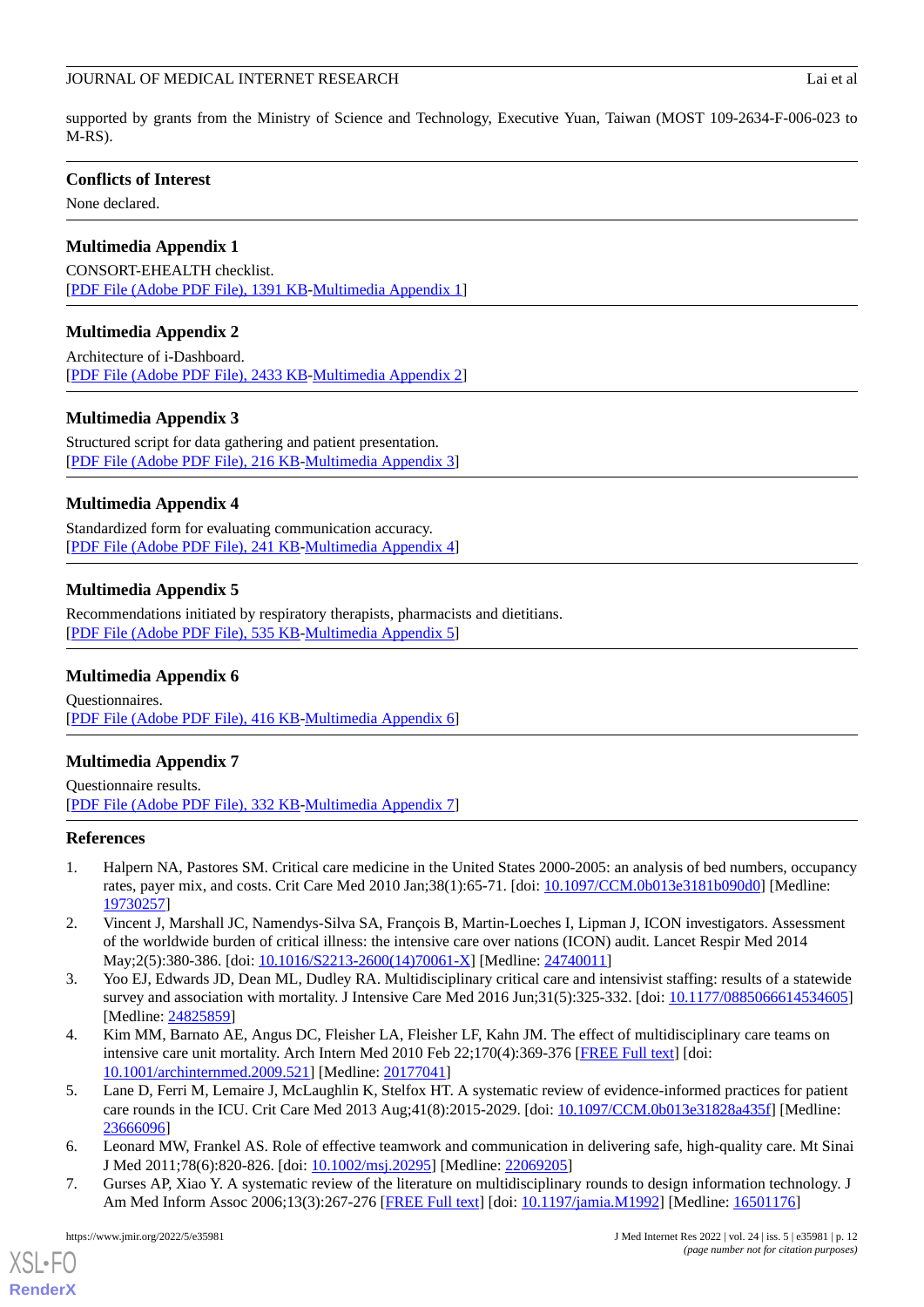# JOURNAL OF MEDICAL INTERNET RESEARCH LAI EXAMPLE 2012 121 LAI et al.

- 
- <span id="page-12-0"></span>8. Artis KA, Dyer E, Mohan V, Gold JA. Accuracy of laboratory data communication on ICU daily rounds using an electronic health record. Crit Care Med 2017 Feb;45(2):179-186 [\[FREE Full text](http://europepmc.org/abstract/MED/27655323)] [doi: 10.1097/CCM.000000000000002060] [Medline: [27655323](http://www.ncbi.nlm.nih.gov/entrez/query.fcgi?cmd=Retrieve&db=PubMed&list_uids=27655323&dopt=Abstract)]
- <span id="page-12-1"></span>9. Waller RG, Wright MC, Segall N, Nesbitt P, Reese T, Borbolla D, et al. Novel displays of patient information in critical care settings: a systematic review. J Am Med Inform Assoc 2019 May 01;26(5):479-489 [[FREE Full text](http://europepmc.org/abstract/MED/30865769)] [doi: [10.1093/jamia/ocy193](http://dx.doi.org/10.1093/jamia/ocy193)] [Medline: [30865769\]](http://www.ncbi.nlm.nih.gov/entrez/query.fcgi?cmd=Retrieve&db=PubMed&list_uids=30865769&dopt=Abstract)
- <span id="page-12-2"></span>10. De Georgia MA, Kaffashi F, Jacono FJ, Loparo KA. Information technology in critical care: review of monitoring and data acquisition systems for patient care and research. ScientificWorldJournal 2015;2015:727694 [[FREE Full text\]](https://doi.org/10.1155/2015/727694) [doi: [10.1155/2015/727694\]](http://dx.doi.org/10.1155/2015/727694) [Medline: [25734185](http://www.ncbi.nlm.nih.gov/entrez/query.fcgi?cmd=Retrieve&db=PubMed&list_uids=25734185&dopt=Abstract)]
- <span id="page-12-5"></span><span id="page-12-3"></span>11. Khairat SS, Dukkipati A, Lauria HA, Bice T, Travers D, Carson SS. The impact of visualization dashboards on quality of care and clinician satisfaction: integrative literature review. JMIR Hum Factors 2018 May 31;5(2):e22 [\[FREE Full text](https://humanfactors.jmir.org/2018/2/e22/)] [doi: [10.2196/humanfactors.9328](http://dx.doi.org/10.2196/humanfactors.9328)] [Medline: [29853440\]](http://www.ncbi.nlm.nih.gov/entrez/query.fcgi?cmd=Retrieve&db=PubMed&list_uids=29853440&dopt=Abstract)
- <span id="page-12-4"></span>12. Pickering BW, Dong Y, Ahmed A, Giri J, Kilickaya O, Gupta A, et al. The implementation of clinician designed, human-centered electronic medical record viewer in the intensive care unit: a pilot step-wedge cluster randomized trial. Int J Med Inform 2015 May;84(5):299-307. [doi: [10.1016/j.ijmedinf.2015.01.017\]](http://dx.doi.org/10.1016/j.ijmedinf.2015.01.017) [Medline: [25683227](http://www.ncbi.nlm.nih.gov/entrez/query.fcgi?cmd=Retrieve&db=PubMed&list_uids=25683227&dopt=Abstract)]
- <span id="page-12-6"></span>13. Wright MC, Borbolla D, Waller RG, Del Fiol G, Reese T, Nesbitt P, et al. Critical care information display approaches and design frameworks: a systematic review and meta-analysis. J Biomed Inform 2019;100S:100041 [\[FREE Full text\]](https://linkinghub.elsevier.com/retrieve/pii/S2590-177X(19)30040-X) [doi: [10.1016/j.yjbinx.2019.100041\]](http://dx.doi.org/10.1016/j.yjbinx.2019.100041) [Medline: [34384575](http://www.ncbi.nlm.nih.gov/entrez/query.fcgi?cmd=Retrieve&db=PubMed&list_uids=34384575&dopt=Abstract)]
- <span id="page-12-7"></span>14. Morrison C, Jones M, Blackwell A, Vuylsteke A. Electronic patient record use during ward rounds: a qualitative study of interaction between medical staff. Crit Care 2008;12(6):R148 [[FREE Full text\]](https://ccforum.biomedcentral.com/articles/10.1186/cc7134) [doi: [10.1186/cc7134\]](http://dx.doi.org/10.1186/cc7134) [Medline: [19025662](http://www.ncbi.nlm.nih.gov/entrez/query.fcgi?cmd=Retrieve&db=PubMed&list_uids=19025662&dopt=Abstract)]
- <span id="page-12-8"></span>15. Aslakson RA, Wyskiel R, Shaeffer D, Zyra M, Ahuja N, Nelson JE, et al. Surgical intensive care unit clinician estimates of the adequacy of communication regarding patient prognosis. Crit Care 2010;14(6):R218 [\[FREE Full text](https://ccforum.biomedcentral.com/articles/10.1186/cc9346)] [doi: [10.1186/cc9346\]](http://dx.doi.org/10.1186/cc9346) [Medline: [21114837](http://www.ncbi.nlm.nih.gov/entrez/query.fcgi?cmd=Retrieve&db=PubMed&list_uids=21114837&dopt=Abstract)]
- <span id="page-12-9"></span>16. Eysenbach G, CONSORT-EHEALTH Group. CONSORT-EHEALTH: improving and standardizing evaluation reports of web-based and mobile health interventions. J Med Internet Res 2011 Dec 31;13(4):e126 [[FREE Full text](https://www.jmir.org/2011/4/e126/)] [doi: [10.2196/jmir.1923](http://dx.doi.org/10.2196/jmir.1923)] [Medline: [22209829](http://www.ncbi.nlm.nih.gov/entrez/query.fcgi?cmd=Retrieve&db=PubMed&list_uids=22209829&dopt=Abstract)]
- <span id="page-12-11"></span><span id="page-12-10"></span>17. Roumeliotis N, Parisien G, Charette S, Arpin E, Brunet F, Jouvet P. Reorganizing care with the implementation of electronic medical records: a time-motion study in the PICU. Pediatr Crit Care Med 2018 Apr;19(4):e172-e179. [doi: [10.1097/PCC.0000000000001450](http://dx.doi.org/10.1097/PCC.0000000000001450)] [Medline: [29329162\]](http://www.ncbi.nlm.nih.gov/entrez/query.fcgi?cmd=Retrieve&db=PubMed&list_uids=29329162&dopt=Abstract)
- 18. Manor-Shulman O, Beyene J, Frndova H, Parshuram CS. Quantifying the volume of documented clinical information in critical illness. J Crit Care 2008 Jun;23(2):245-250. [doi: [10.1016/j.jcrc.2007.06.003\]](http://dx.doi.org/10.1016/j.jcrc.2007.06.003) [Medline: [18538218](http://www.ncbi.nlm.nih.gov/entrez/query.fcgi?cmd=Retrieve&db=PubMed&list_uids=18538218&dopt=Abstract)]
- <span id="page-12-12"></span>19. Wright M, Dunbar S, Macpherson B, Moretti E, Del Fiol G, Bolte J, et al. Toward designing information display to support critical care. A qualitative contextual evaluation and visioning effort. Appl Clin Inform 2016 Oct 05;7(4):912-929 [\[FREE](http://europepmc.org/abstract/MED/27704138) [Full text\]](http://europepmc.org/abstract/MED/27704138) [doi: [10.4338/ACI-2016-03-RA-0033](http://dx.doi.org/10.4338/ACI-2016-03-RA-0033)] [Medline: [27704138](http://www.ncbi.nlm.nih.gov/entrez/query.fcgi?cmd=Retrieve&db=PubMed&list_uids=27704138&dopt=Abstract)]
- <span id="page-12-14"></span><span id="page-12-13"></span>20. Franklin A, Gantela S, Shifarraw S, Johnson TR, Robinson DJ, King BR, et al. Dashboard visualizations: supporting real-time throughput decision-making. J Biomed Inform 2017 Jul;71:211-221 [[FREE Full text](https://linkinghub.elsevier.com/retrieve/pii/S1532-0464(17)30123-5)] [doi: [10.1016/j.jbi.2017.05.024](http://dx.doi.org/10.1016/j.jbi.2017.05.024)] [Medline: [28579532\]](http://www.ncbi.nlm.nih.gov/entrez/query.fcgi?cmd=Retrieve&db=PubMed&list_uids=28579532&dopt=Abstract)
- 21. Yoo J, Jung KY, Kim T, Lee T, Hwang SY, Yoon H, et al. A real-time autonomous dashboard for the emergency department: 5-year case study. JMIR Mhealth Uhealth 2018 Nov 22;6(11):e10666 [\[FREE Full text](https://mhealth.jmir.org/2018/11/e10666/)] [doi: [10.2196/10666](http://dx.doi.org/10.2196/10666)] [Medline: [30467100](http://www.ncbi.nlm.nih.gov/entrez/query.fcgi?cmd=Retrieve&db=PubMed&list_uids=30467100&dopt=Abstract)]
- 22. Ivanković D, Barbazza E, Bos V, Brito Fernandes Ó, Jamieson Gilmore K, Jansen T, et al. Features constituting actionable COVID-19 dashboards: descriptive assessment and expert appraisal of 158 public web-based COVID-19 dashboards. J Med Internet Res 2021 Feb 24;23(2):e25682 [[FREE Full text](https://www.jmir.org/2021/2/e25682/)] [doi: [10.2196/25682\]](http://dx.doi.org/10.2196/25682) [Medline: [33577467\]](http://www.ncbi.nlm.nih.gov/entrez/query.fcgi?cmd=Retrieve&db=PubMed&list_uids=33577467&dopt=Abstract)
- <span id="page-12-15"></span>23. Gremyr A, Andersson Gäre B, Greenhalgh T, Malm U, Thor J, Andersson A. Using complexity assessment to inform the development and deployment of a digital dashboard for schizophrenia care: case study. J Med Internet Res 2020 Apr 23;22(4):e15521 [\[FREE Full text](https://www.jmir.org/2020/4/e15521/)] [doi: [10.2196/15521\]](http://dx.doi.org/10.2196/15521) [Medline: [32324143\]](http://www.ncbi.nlm.nih.gov/entrez/query.fcgi?cmd=Retrieve&db=PubMed&list_uids=32324143&dopt=Abstract)
- <span id="page-12-16"></span>24. Bos VLLC, Jansen T, Klazinga NS, Kringos DS. Development and actionability of the Dutch COVID-19 dashboard: descriptive assessment and expert appraisal study. JMIR Public Health Surveill 2021 Oct 12;7(10):e31161 [[FREE Full](https://publichealth.jmir.org/2021/10/e31161/) [text](https://publichealth.jmir.org/2021/10/e31161/)] [doi: [10.2196/31161\]](http://dx.doi.org/10.2196/31161) [Medline: [34543229\]](http://www.ncbi.nlm.nih.gov/entrez/query.fcgi?cmd=Retrieve&db=PubMed&list_uids=34543229&dopt=Abstract)
- 25. Zheng S, Edwards JR, Dudeck MA, Patel PR, Wattenmaker L, Mirza M, et al. Building an interactive geospatial visualization application for national health care-associated infection surveillance: development study. JMIR Public Health Surveill 2021 Jul 30;7(7):e23528 [\[FREE Full text\]](https://publichealth.jmir.org/2021/7/e23528/) [doi: [10.2196/23528](http://dx.doi.org/10.2196/23528)] [Medline: [34328436\]](http://www.ncbi.nlm.nih.gov/entrez/query.fcgi?cmd=Retrieve&db=PubMed&list_uids=34328436&dopt=Abstract)
- 26. Garg AX, Adhikari NKJ, McDonald H, Rosas-Arellano MP, Devereaux PJ, Beyene J, et al. Effects of computerized clinical decision support systems on practitioner performance and patient outcomes: a systematic review. JAMA 2005 Mar 09;293(10):1223-1238. [doi: [10.1001/jama.293.10.1223\]](http://dx.doi.org/10.1001/jama.293.10.1223) [Medline: [15755945](http://www.ncbi.nlm.nih.gov/entrez/query.fcgi?cmd=Retrieve&db=PubMed&list_uids=15755945&dopt=Abstract)]

# **Abbreviations**

**EMR:** electronic medical record



[XSL](http://www.w3.org/Style/XSL)•FO **[RenderX](http://www.renderx.com/)**